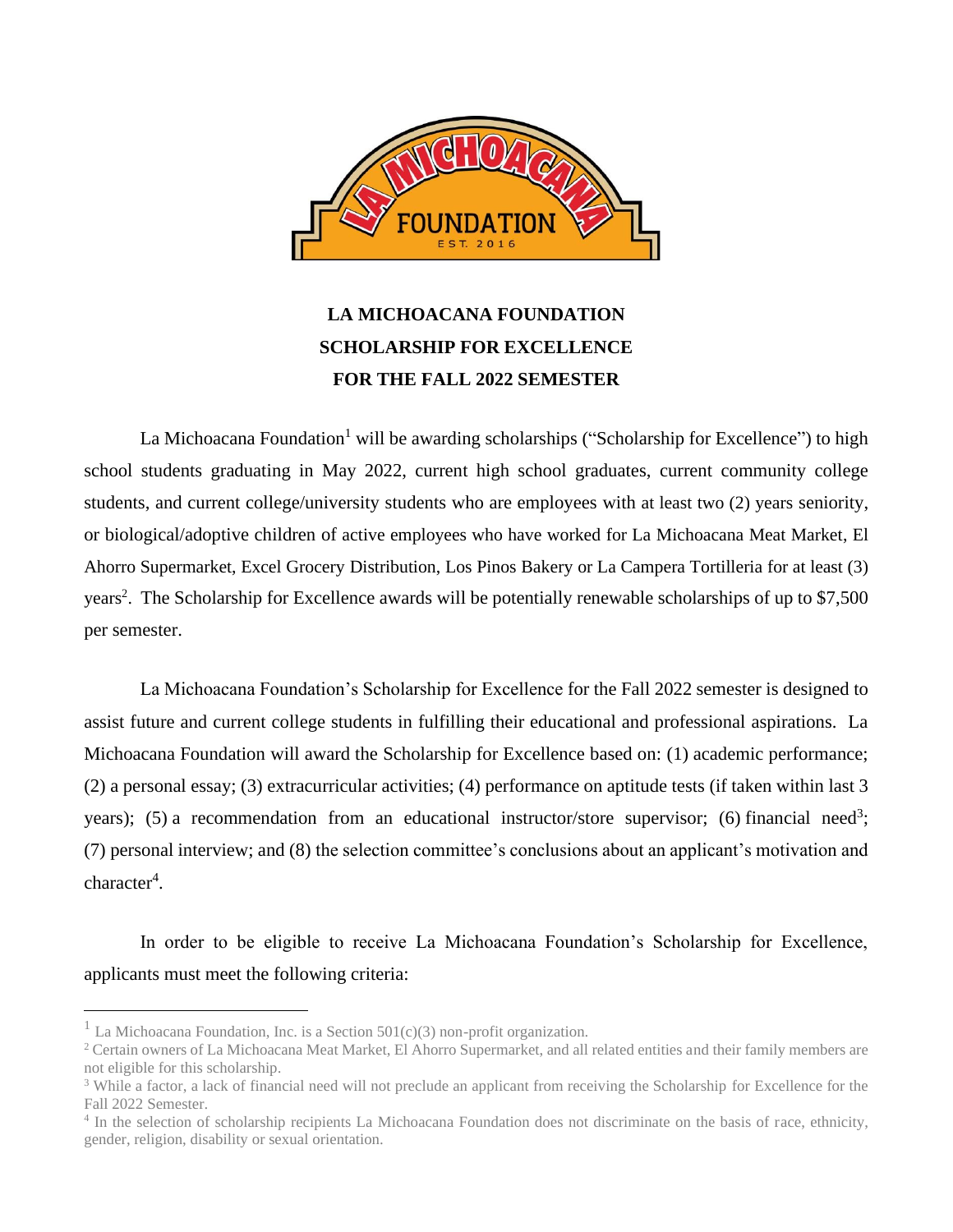- 1. Be an employee who have worked for La Michoacana Meat Market, El Ahorro Supermarket, Excel Grocery Distribution, Los Pinos Bakery or La Campera Tortilleria with at least two 2-year seniority, or biological/adoptive children of active employee of companies mentioned above with at least 3 year seniority.
- 2. Be a May 2022 graduating high school senior or current high school graduate starting college/community college in Fall 2022 or a current community college student intending to transfer to a four-year college or university in the future or a current student at a four-year college or university;
- 3. At the time of application:
	- a. Graduating high school seniors and high school graduates are required to have a cumulative GPA of 3.0 (on a 4.0 scale) or higher;
	- b. College and university students are required to have a cumulative GPA of 2.67 (on a 4.0 scale) or higher.

If you meet the eligibility criteria and would like to apply for the Scholarship for Excellence for the Fall 2022 semester, please submit the following items via our website<sup>5</sup>

[www.lamichoacanafoundation.com/en/information/#application](http://www.lamichoacanafoundation.com/en/information/#application) by **July 15, 2022 at 11:59 pm**:

### **1. Your completed application, which includes:**

- a. For new applicants or re-applicants (questions are subject to change):
	- i. A personal statement (not to exceed 1000 words) describing either an event or series of events where you showed endurance and fortitude during hardship or where you demonstrated leadership abilities;
	- ii. A brief description (not to exceed 200 words) of your financial need (if applicable) at the end of the personal statement;
	- iii. Transcripts<sup>6</sup>:
		- a) For current high school students or high school graduates:
			- a. A current transcript reflecting your cumulative high school GPA of at least 3.0 (on a 4.0 scale). If your high school transcript is unavailable because it has been greater than three years since your

<sup>&</sup>lt;sup>5</sup> Only entries through our website will be considered. Any other information sent through any other means will be disregarded and/or not reviewed.

<sup>6</sup> Official transcripts must be sent directly to PO BOX 550808, Houston TX 77255 from your High School, College, or University. Stamp date should be no later than July 15, 2022.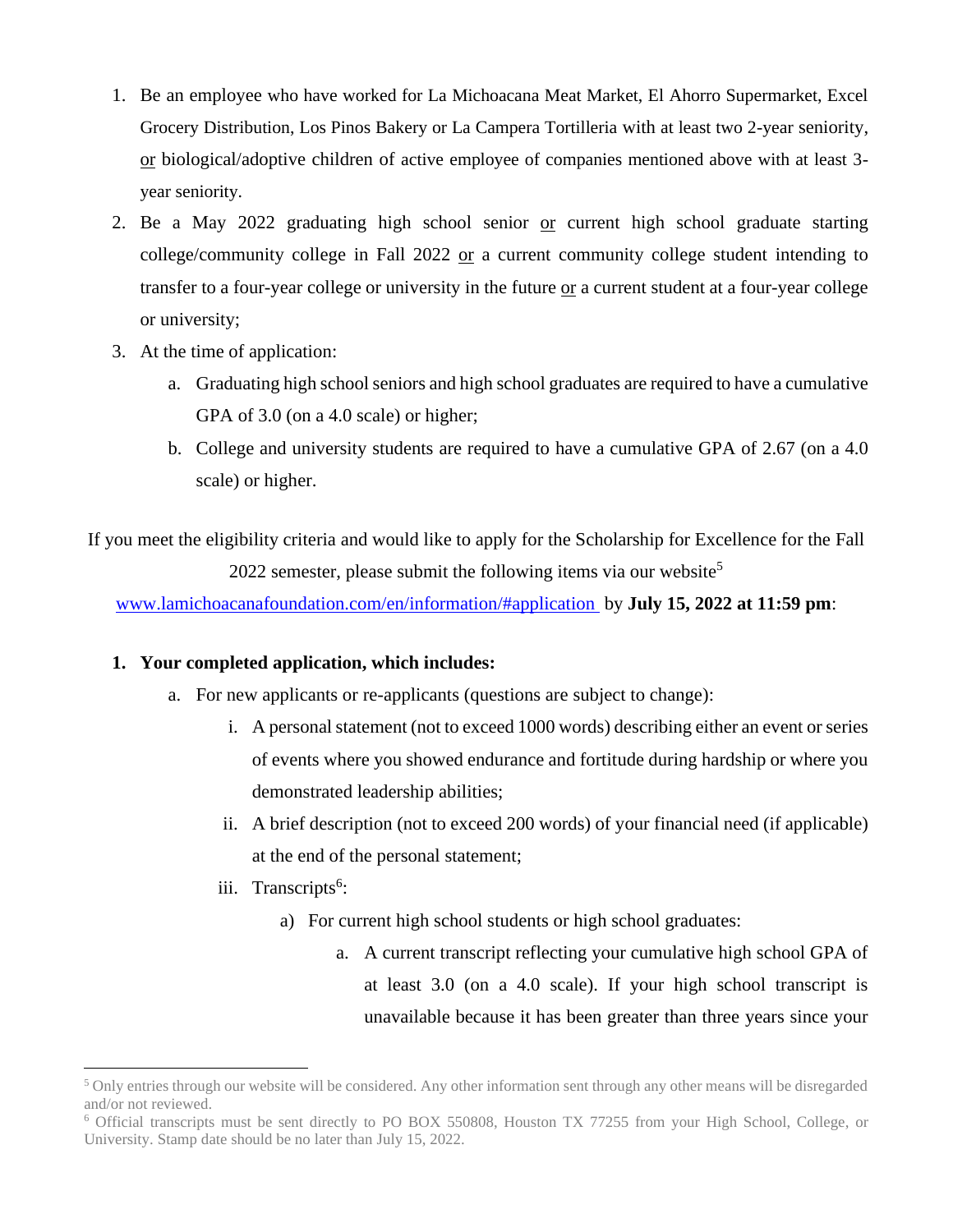graduation, most recent report card or a notarized statement from the high school's principal;

- b. Upload copies of official test scores from aptitude tests including: ACT, SAT, and/or SAT II.
- b) For current community college/college students:
	- a. A current official transcript reflecting your cumulative college GPA of 2.67 (on a 4.0 scale).
- iv. Relationship to La Michoacana Meat Market
	- a) Employee
		- a. Last paystub
	- b) Biological/adoptive child of Employee
		- a. Last employee paystub
		- b. Affirmation of parent-child relationship by applicant and employeeparent.
- b. For Scholarship renewal (questions are subject to change):
	- i. A personal statement (not to exceed 1000 words) describing how you have personally contributed to your community in the last semester or how the last scholarship has changed your life;
	- ii. A brief description (not to exceed 200 words) of how renewing the scholarship will contribute to your professional development or future career;
	- iii. Transcripts<sup>7</sup>:
		- a) A current official transcript reflecting your cumulative college GPA of 2.67  $($ on a 4.0 scale $)$
	- iv. Relationship to La Michoacana Meat Market:
		- a) Employee
			- a. Last paystub
		- b) Biological/adoptive child of Employee
			- a. Last employee paystub
			- b. Affirmation of parent-child relationship by applicant and employeeparent.

<sup>7</sup> Official transcripts must be sent directly to PO BOX 550808, Houston TX 77255 from your High School, College, or University. Stamp date should be no later than July 15, 2022.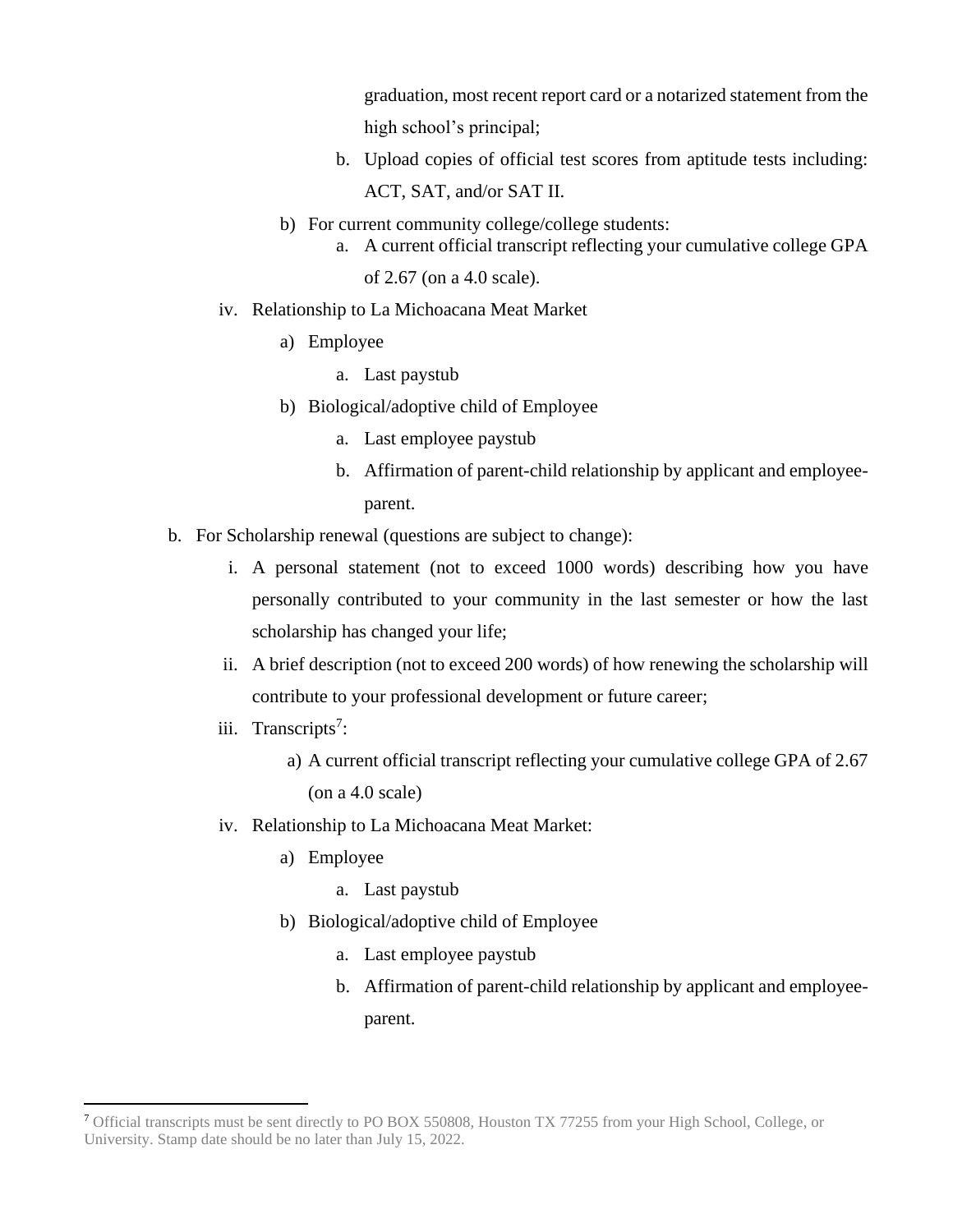- **2. Have an educational instructor or store supervisor mail a recommendation letter to PO BOX 550808, Houston, TX 77255 in a sealed envelope. Stamp date should be no later than July 15, 2022.**
- **3. Official transcripts and test scores shall be mailed directly to PO BOX 550808, Houston, TX 77255 in a sealed envelope. Stamp date should be no later than July 15, 2022.**
	- a. For current high school students or high school graduates:
		- i. A current transcript reflecting your cumulative high school GPA of at least 3.0 (on a 4.0 scale). If your high school transcript is unavailable because it has been greater than three years since your graduation, most recent report card or a notarized statement from the high school's Principal.
	- b. For current community college and university students:
		- i. A current official transcript reflecting your cumulative college GPA of 2.67 (on a 4.0 scale).

We hope that you will consider La Michoacana Foundation's Scholarship for Excellence for the Fall 2022 semester as an opportunity to support your path towards achieving your educational and professional goals. We look forward to receiving your submission. Thank you and good luck to all applicants!

### **Submission Deadline:**

# **July 15, 2022**

# **Please Submit Completed Application through:**

[www.lamichoacanafoundation.com/en/information/#application](http://www.lamichoacanafoundation.com/en/information/#application)

Only entries through our website will be considered. Any other information sent through any other means will be disregarded and/or not reviewed.